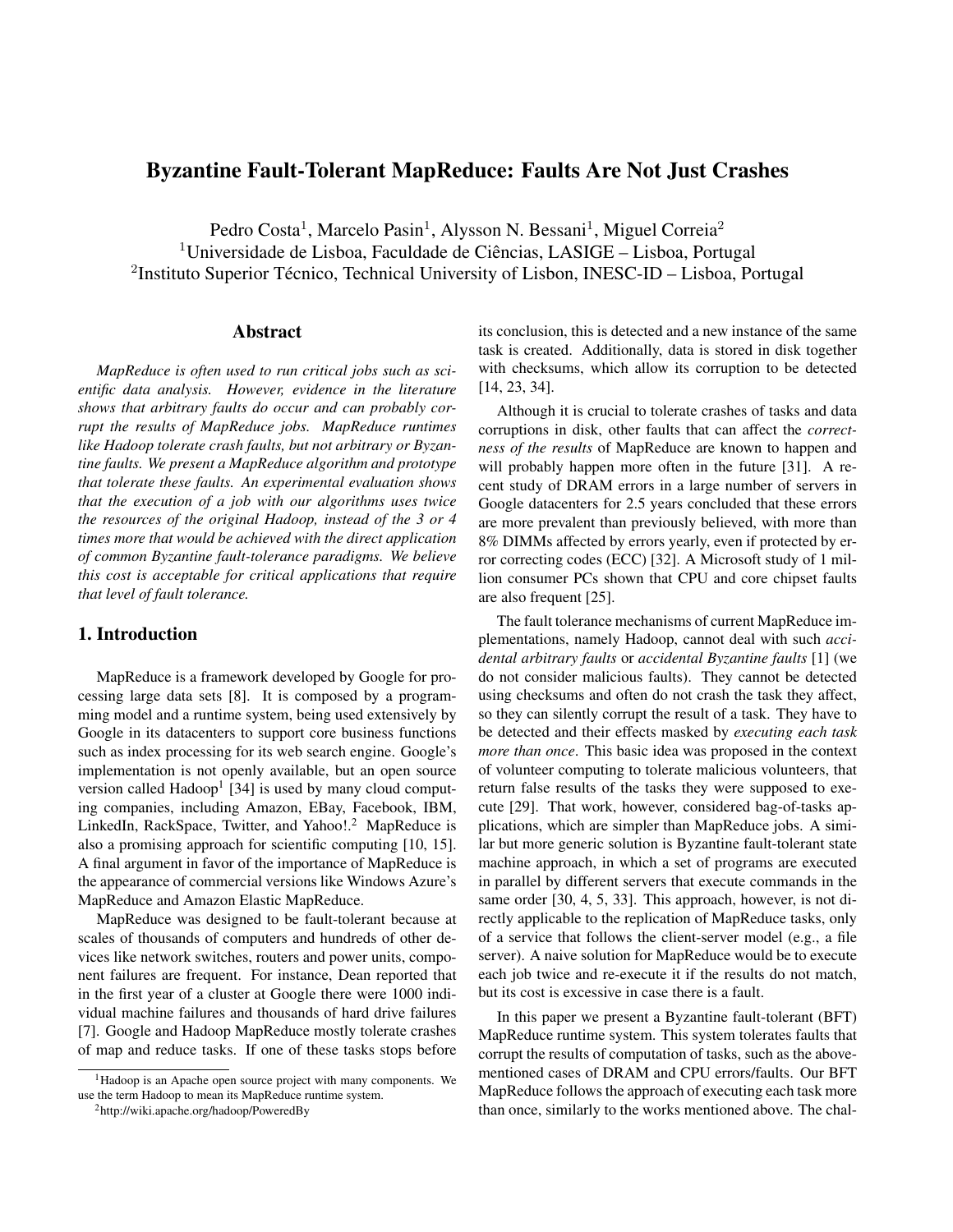lenge was to do this *efficiently*, e.g., by running only 2 copies of each task when there are no faults. Notice that, for instance, the state machine approach requires  $3f + 1$  replicas to tolerate at most  $f$  faulty replicas, which gives a minimum of 4 copies of each task [4, 5]. We use several mechanisms to minimize both the number of copies of tasks executed and the time needed to executing them. In case there is a fault, the cost of our solution is close to the cost of executing the job twice, instead of 3 times as the naive solution proposed above; if there is more than one fault, the gap is even larger.

Our solution is more expensive than using the original MapReduce runtime or Hadoop. A typical configuration will require that each task is executed twice, which is a considerable overhead in terms of resources used and possibly of execution time. However, we believe this cost is acceptable for critical applications that require a high degree of certainty of the correctness of the results obtained. A large set of scientific computing applications will fall in this category [10, 15].

The main contribution of the paper is an algorithm to execute MapReduce jobs tolerating arbitrary faults. We implemented our BFT MapReduce by modifying Hadoop and measured its performance using the Hadoop's Gridmix benchmark.<sup>3</sup> These experiments confirmed that indeed it is possible to run a Byzantine fault-tolerant Hadoop using twice the resources of Hadoop.

### 2. MapReduce and Hadoop

MapReduce comprises a programming model based on map and reduce functions as found in functional programming (with a somewhat modified meaning), and an execution environment using a large number of computers as found in clusters and datacenters. Programmers specify map and reduce functions: the former is used to process an input file and generate key-value pairs, the latter is used to merge several such pairs (with the same key) into a single key-value pair. The running environment first splits the input file, then feeds several instances of the map function with those splits. The multiple map outputs are then sorted key-wise and split again, now fed to multiple reduce functions, in a phase known as shuffle. Multiple reduce outputs are finally concatenated in an output file. According to Dean and Ghemawat, it is possible to express many real world tasks using this model [8].

Hadoop is an implementation of MapReduce made from scratch, freely available through the Apache license [34]. It is not only a framework to implement and run MapReduce algorithms in Java, but also a handy tool for developing alternative, improved, systems for MapReduce, such as the one presented in this paper.

Hadoop users submit jobs to it, containing the implemented map and reduce functions and an input file reference. The input file must have been previously stored in the Hadoop file system (HDFS), which breaks the file in smaller replicated pieces, called splits. The splits are homogeneously stored in the same nodes available for running Hadoop jobs.

HDFS is a file system tailored for Hadoop. It manages a file namespace and allows user data to be stored in files split into multiple, distributed blocks. It replicates data blocks of files on multiple hosts, default is three times: two in the same rack and one in another rack. Although it does not implement the POSIX semantics, its performance is tuned for data throughput and large files (blocks in the range of 64 MB). HDFS is implemented using a single NameNode, the master server that manages the file namespace operations (open, close, rename) and regulates access to files by clients. In addition, there are a number of DataNode slave servers, usually one per node in the cluster, which manage storage attached to the nodes that they run on, and serve block operations (create, read, write, remove, replicate). DataNodes communicate to move blocks around, for load balancing and to keep the replication level on failures.



FIGURE 1: Hadoop architecture

The architecture of Hadoop is presented in Figure 1. Jobs are submitted to and taken care of by a service called Job-Tracker. The JobTracker, currently implemented as a centralized service, breaks a job into pieces, called tasks. It creates one map task per input split, and a predefined number of reduce tasks. Tasks are assigned to nodes based on the task queue size within the nodes. Also, when assigning a map task to a node, preference is given to nodes containing the input split, then to the nodes in the same rack, then those in the same cluster, then datacenter, and so on.

Each node available to run Hadoop jobs hosts a service, called TaskTracker. This service runs the tasks and sends heartbeat messages to the JobTracker. Heartbeats carry information on the percentage of the input split already processed by local tasks (if any is running), and signal task ends and error conditions. Heartbeat replies may carry new tasks to run in the node.

Hadoop has been built with some level of faults tolerance. Heartbeat messages, or the lack of them, allow the JobTracker to figure out that a task stalled or failed. Using different nodes, the JobTracker runs extra, speculative, tasks for those lagging behind and restarts the failed ones. Nevertheless, this model only supports crashes, not arbitrary faults. In this pa-

<sup>3</sup>http://hadoop.apache.org/mapreduce/docs/current/gridmix.html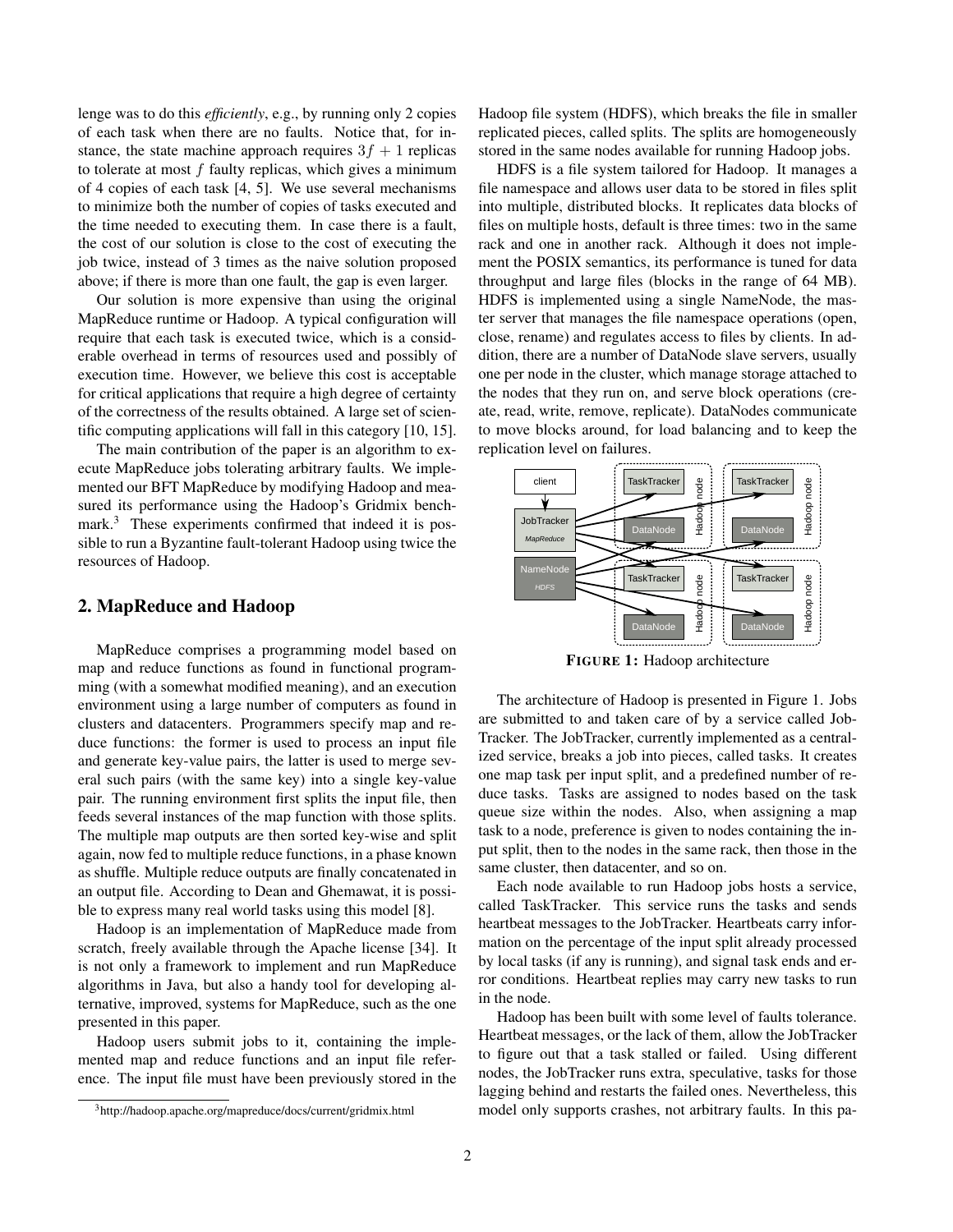per we develop and describe the implementation of a more elaborated algorithm that provides Byzantine fault-tolerance.

### 3. Byzantine Fault-Tolerant MapReduce

This section present the BFT Hadoop MapReduce system. We start by presenting the system model, then the algorithm and the techniques we use.

System model. The system is composed by a set of distributed *processes*: the *clients* that request the execution of jobs composed by map and reduce tasks, the *JobTracker* that manages the execution of a job as explained, a set of *Task-Trackers* that execute tasks, the *NameNode* that manages access to data stored in HDFS, and a set of *DataNodes* where HDFS stores file blocks. We say that a process is *correct* if it follows the algorithm, otherwise we say it is *faulty*. We also use these two words to denominate a task (map or reduce) that, respectively, returns the result that corresponds to an execution in a correct TaskTracker (correct) or not (faulty). Processes run in *servers* in a datacenter.

We assume that clients are always correct, because if they are not there is no point in worrying about the correctness of the job's output. We also assume that the JobTracker is always correct, which is the same assumption that Hadoop does [34]. It would be possible to remove this assumption by replicating the JobTracker, but it would complicate the design considerably and this component does much less work than the TaskTrackers. The TaskTrackers can be correct or faulty, so they can arbitrarily deviate from the algorithm and return corrupted results of the tasks they execute. We assume that HDFS (NameNode and DataNodes) is Byzantine faulttolerant, so it is always correct. We do not study this aspect because there is already one BFT HDFS implementation in the literature, based on the UpRight library [5].

The system is asynchronous, i.e., we make no assumptions about bounds on processing and communication delays for our mechanisms, although the original Hadoop mechanisms make assumptions about such times for termination. We assume that the processes are connected by reliable channels, so no messages are lost, duplicated or corrupted. In practice this is provided by TCP/IP connections. We assume the existence of a hash function that is collisions-resistant, i.e., for which it is infeasible to find two inputs that produce the same output (e.g., SHA-1).

Our algorithm is parameterized with  $f$ . Consider that  $n$ replicas of task  $T$  are executed with the same input  $I$ .  $f$  is the maximum number of faults that can affect the replicas of  $T$  in such a way that the result of the faulty tasks is the same. In other words, if T is a function and  $\{T_1, T_2, ..., T_n\}$  the faulty replicas executed,  $f$  is the maximum value that  $n$  takes in such a way that  $T_1(I) = T_2(I) = ... = T_n(I)$ . Notice that the meaning of  $f$  is different from the meaning of  $f$  or  $t$  used typically in fault tolerance, which is the maximum number of faulty replicas [4, 5, 33, 20, 22, 3]. It is much more probable that  $n$  replicas fail, than that  $n$  replicas fail without crashing and return the same result. Our parameter  $f$ , like the other  $f$ or  $t$ , has a probabilistic meaning (hard to quantify precisely): it means that the probability of more than  $f$  faulty replicas of the same task returning the same output is negligible. We expect  $f = 1$  to be a realistic value.

The algorithm. A simplistic solution to make MapReduce Byzantine fault-tolerant given the system model would be the following. First, the JobTracker starts  $2f + 1$  replicas of each map task in different servers and TaskTrackers. Second, the JobTracker starts also  $2f + 1$  replicas of each reduce task. Each reduce task fetches the output from all map replicas, picks the most voted results, processes them and stores its output in HDFS. In the end, either the client or a special task must make the vote of the outputs to pick the most voted. An even more simplistic solution would be to run a consensus, or Byzantine agreement between each set of map task replicas and reduce task replicas. This would involve even more replicas (typically  $3f + 1$ ) and more messages exchanged.

The first simplistic solution is very expensive because it replicates everything  $2f + 1$  times: task execution, map task inputs reading, communication of map task outputs, and storage of reduce task outputs. We use a set of techniques to avoid these costs:

*Deferred execution.* Crash faults are detected by the previously existing Hadoop mechanisms, and arbitrary faults are uncommon, so there is no point in always executing  $2f + 1$ replicas to usually obtain the same result. The JobTracker starts only  $f + 1$  replicas of the same task, and the reduce tasks check if they all return the same result. If a timeout elapses, or some returned results do not match, more replicas (up to f) are started, until there are  $f + 1$  matching replies.

*Tentative reduce execution.* Waiting for  $f + 1$  matching map results before starting a reduce task can put a burden on endto-end latency for the job completion. A better way to deal with the problem is for the JobTracker to start executing the reduce tasks just after receiving the first copies of the required map outputs, and then, while the reduce is still running, validate the input used as the map replicas outputs are produced. If at some point it is detected that the input used is not correct, the reduce task can be restarted with the correct input. This point will be implemented in the future to improve the performance of the application.

*Digest outputs.*  $f + 1$  matching outputs of maps or reduces have to be received to be considered correct. These outputs tend to be large, so it is useful to fetch one output from some task replica and compare just digests (hashes). This way, it is still possible to validate the output without generating much additional network traffic.

*Tight storage replication.* We can write the output of both map and reduce tasks to HDFS with a replication factor of  $f$ (typically 1), instead of 3 (the default value). We are already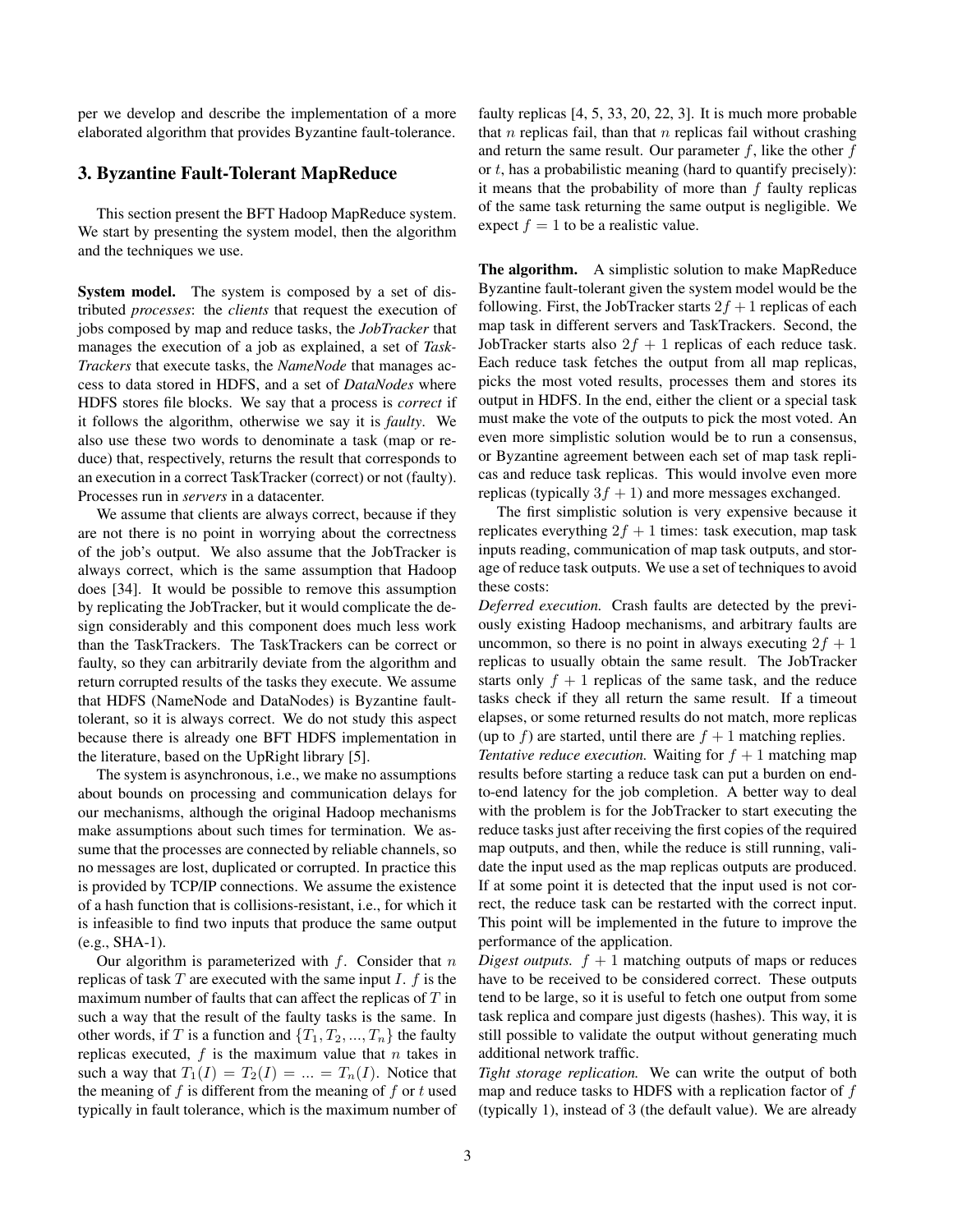#### Algorithm 1 BFT MapReduce algorithm

- 1: client stores input data in HDFS and submits the job to Job-Tracker;
- 2: JobTracker inserts  $f + 1$  replicas of each map task in the task queue;
- 3: JobTracker assigns each map tasks to one TaskTracker that has one execution slot free and that, preferably, is located in the same server as the DataNode that contain the input for that task;
- 4: when a map task starts, it reads the input from a DataNode;
- 5: during the execution of a map task, every TaskTracker periodically sends heartbeat messages to the JobTracker; if a Task-Tracker stops sending heartbeats for a certain task, the Job-Tracker inserts the task again in the queue; if a TaskTracker detects that a task stopped, it sends a message to the JobTracker that does the same;
- 6: when a map task finishes, the TaskTracker sends a heartbeat with the digest of the result to the JobTracker; if the JobTracker has digests of  $f + 1$  or more replicas of a map task and there are no  $f + 1$  that match, then it starts another replica of the same map;
- 7: when a certain percentage of the map tasks are concluded (i.e., have  $f + 1$  matching digests), the JobTracker inserts  $f + 1$  replicas of each reduce task in the queue and gives it the digests of the map outputs;
- 8: when a reduce task starts, it gets its input from the map tasks that generated it; for each map, it gets the complete output from one of the TaskTrackers that executed it and provided a digest that matches;
- 9: during the execution of a reduce task, TaskTracker and Job-Tracker do the same heartbeat management as done for a map task;
- 10: when a reduce task finishes, it stores the output and a hash in HDFS (without replication) and sends a heartbeat with the digest of the result to the JobTracker;
- 11: when all reduces are concluded (i.e., have  $f + 1$  matching digests), the JobTracker informs the client;
- 12: client picks a copy of the output that matches the digest.

replicating the tasks, and their outputs will be written on different locations, so we do not need to replicate these outputs even more.

The algorithm is presented in Algorithm 1. In the normal case, Byzantine faults do not occur, so, these mechanisms greatly reduce the overhead introduced by the basic scheme. Specifically, without Byzantine faults, only  $f + 1$  replicas are executed in task trackers, the latency is similar to the one without replication, the overhead in terms of communication is small, and the storage overhead is minimal. Similarly to the original Hadoop, our BFT version can run *speculative* tasks for those lagging behind.

Notice that our algorithm tolerates any number of arbitrary faults during the execution of a job, because map and reduce tasks can be re-executed until  $f + 1$  outputs match. The limit  $f$  is only on the number of faulty replicas of a task that return the same output.

## 4. The Prototype

The prototype of our system was implemented by modifying the original Hadoop 0.20.0 source code. Hadoop is written in Java so we describe the modifications made per class. The modifications essentially implement Algorithm 1. HDFS was not modified for the reason already mentioned: there is already a BFT HDFS so we did not study this issue.

Most modifications were made in the JobTracker component and class. For a given job, this component stores in a queue one object per map and reduce task, from which they are removed and scheduled to be executed. We modified it to store in the queue  $2f + 1$  replicas of each task (which slightly differs from how the algorithm is presented in the previous section), but we modified the scheduler in such a way that only  $f + 1$  replicas of each task are executed initially (deferred execution). The format of the identifier of tasks (maps and reduces) was modified to include a replica number, so that they can be differentiated. A map task takes as input the path to a split of the input file. The JobTracker gives each map replica a path to a different replica of the split, stored in a different DataNode, whenever possible (i.e., as much as there are enough replicas of the split available). It tries to instantiate map tasks in the same server where the DataNode of the split is, so this usage of different split replicas forces the replicas of a map to be executed in different TaskTrackers, which improves fault tolerance.

The JobTracker stores information of a running job in a object of the JobInProgress class. TaskTrackers send heartbeat messages to the JobTracker periodically. We modified this process to include a digest (SHA-1) of the result in the heartbeat that signals the conclusion of a task (map or reduce). This digest is saved in the JobInProgress object, more precisely in an object of the class VotingSystem. When there are digests from the  $f + 1$  replicas of a task, the JobTracker decides if they match or if it is necessary to launch another replica. If it is, it schedules for execution one of the replicas already in the queue (there were  $f$  extra); in the very unlikely case of the  $2f + 1$  replicas are used and no matching result is obtained, one more replica is both inserted in the queue and scheduled. The Heartbeat class used to represent a heartbeat message, was modified to include the digest and task replica identifier.

### 5. Experimental Evaluation

In this section, we assess the performance of our BFT MapReduce in a cluster. Hadoop provides a benchmark application called Gridmix that is composed of a set of jobs: monsterquery, webdatascan, webdatasort, combiner, streamingsort, and javasort. We used it to evaluate our prototype, mostly comparing it to the non-modified Hadoop (denominated the *official* Hadoop MapReduce from now on). We run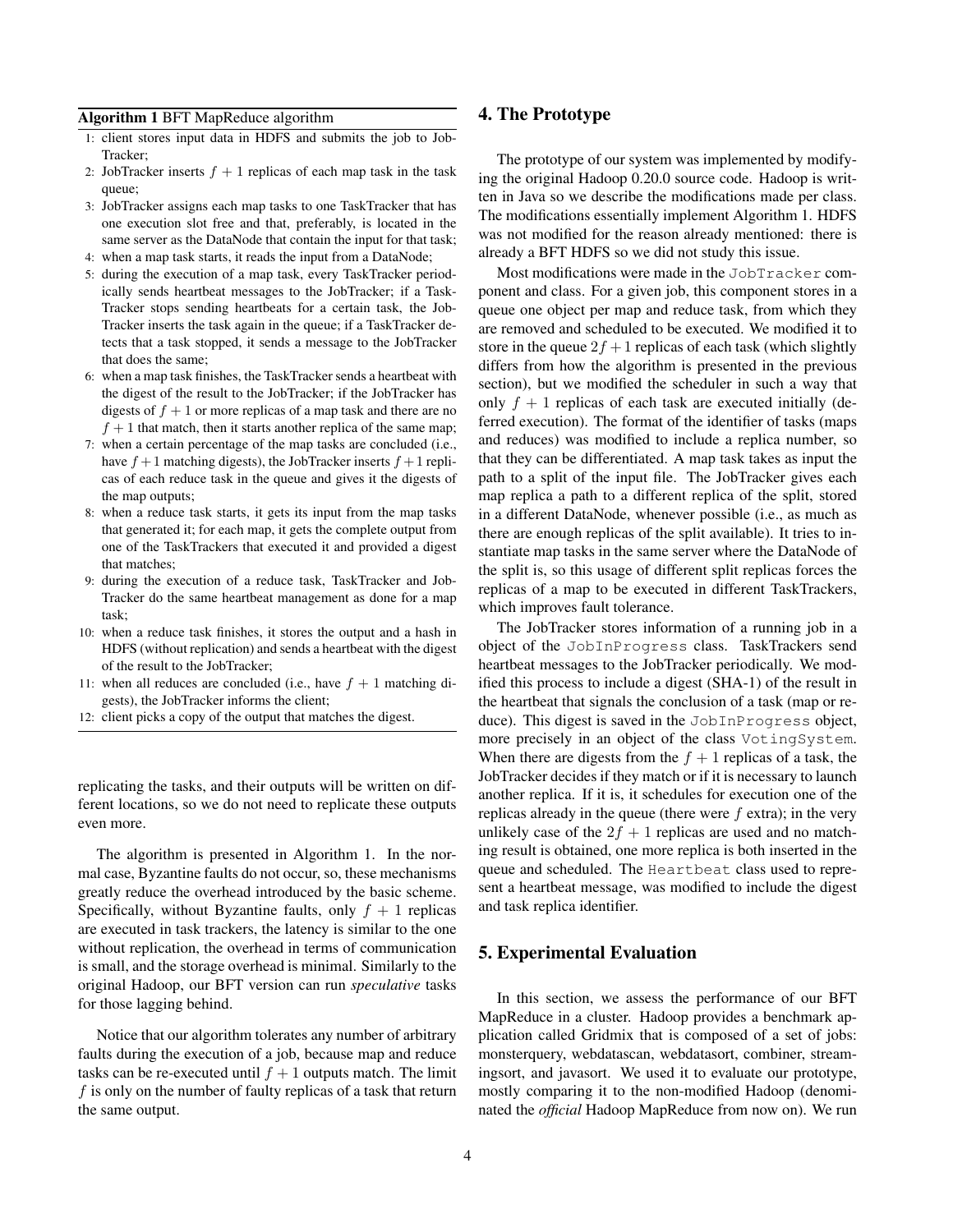our experiments in Grid'5000, a French geographically distributed infrastructure used to study large-scale parallel and distributed systems.

The set of experiments was split in half and conducted in set of 10 machines from 2 different Grid'5000 sites, for the single purpose of reducing the time taken to run them. All executions of the same job were done in the same site, and each value shown in the graph is an average of 5 executions. We decided that the chosen machines to perform the tests had the same characteristics. The experiments ran for many hours and Grid'5000 reservations are limited in terms of number of nodes  $\times$  duration. Being the infrastructure shared, it is unlikely to get identical nodes when reserving them in large quantities. As a result, we limited the tests to the chosen set. We run the monsterquery, streamingsort and javasort experiments in the Paramount cluster whose machines are Dell PowerEdge 1950 (Intel Xeon 5148 LV 2.33Ghz 4 cores in 2 CPUs, 8GB RAM, Gigabit Ethernet, 2x300GB SATA). Webdatascan, webdatasort and combiner were executed in Chicon cluster whose machines are IBM eServer 326m (AMD Opteron 285 2.6GHz, 4 cores in 2 CPUs, 4GB RAM, Gigabit Ethernet, 80GB SATA).

In the experiments we considered only the case of  $f = 1$ . Recall the meaning of f in our system and that the probability of the corresponding assumption being violated is even lower than with BFT replication algorithms. Nevertheless, even for these algorithms usually only the case of  $f = 1$  is evaluated [4, 5, 33]. The values we present are averages of 5 executions of each experiment. Each job was executed with different numbers of input splits, from 10 to 1000. In all our experiments, an input split consists of 64 MB of data that is stored in DataNodes. We used at most 1000 splits, so we generated 64 GB of data. The reason why we used 64 MB of data is that it is the default size of a block in HDFS. We did not use multiples of 64 MB because the data size would be very large and the experiments would take longer than we desired.



FIGURE 2: Webdatascan execution duration with different number of input splits

We start by comparing the duration of the execution of both versions. Figure 2 shows the duration of the executions with the different numbers of input splits for the webdatascan



job, and the duration of map and reduce tasks specifically. This figure is similar to those of the other jobs, which we do not show for lack of space. Instead, Figure 3 shows the ratio of the durations of the BFT and the official versions for all jobs. Both figures show that the BFT version is on average two times slower than the official version. This is what was expected and is desirable, because the BFT version executes  $f + 1 = 2$  times more map and reduce tasks, and the number of machines is much lower than the number of tasks. Without deferred execution and the same number of servers, the duration would be  $2f + 1 = 3$  times. The figures show some oscillations in relation to the average of 2 times, due to effects like the execution of speculative tasks and variations in the duration of reduce tasks.



FIGURE 4: Webdatascan execution duration with the official version run in 10 nodes and the BFT version in 20 nodes

To show that the double of the duration corresponds roughly to twice the consumption of resources, we made a experiment with a setting that is an exception with respect to all others: we executed the BFT version in 20 nodes, while the official version was again executed in 10 nodes. The results of this experiment for the webdatascan job is shown in Figure 4. With this difference in the number of nodes, the duration of the BFT version is only slightly higher than the official version.

To better understand the factors that impact the duration of the execution of the two MapReduce versions we provide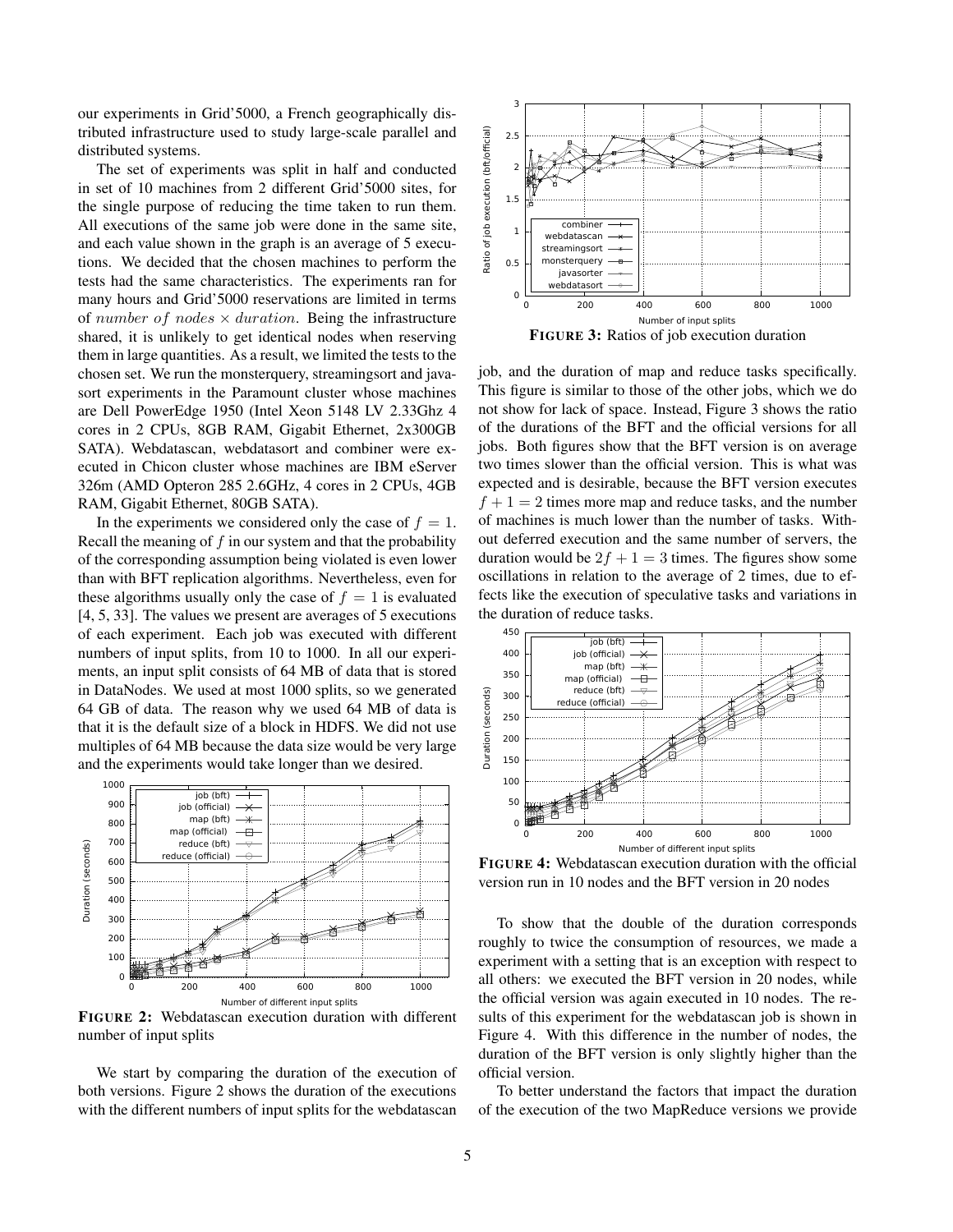some additional graphics. Each map task reads 64 MB of data from HDFS (one input split). Figure 5 shows the total data read by map tasks in the combiner job. Figure 6 shows the ratio of bytes read between the BFT and the official version for all jobs. All these values were extracted from the actual execution logs, not computed by us. The main conclusion is that the fact that BFT version runs twice more map tasks, also makes it read twice more data from HDFS, with the corresponding cost in terms of performance.



FIGURE 5: Data read from HDFS with the combiner job



We did a similar analysis for the amount of output data generated by map tasks. Figure 7 depicts the ratios between the BFT and the official version for all jobs. Again the BFT version runs twice more tasks, so it produces twice more data. In some cases more than twice of the data was produced, which shows that speculative map tasks were executed.



The Hadoop MapReduce default scheduler (as also the original one [8]) tries to run each map task in the location

where its input split is stored. When that is not possible, the input split, that is typically large, has to be transferred over the network, delaying the beginning of the task execution, using network bandwidth, etc., all factors that have a negative impact in the system performance. When a task is launched in the same location as where the split resides, this task is said to be *data local*. Figure 8 shows the percentage of data local tasks in the monsterquery job and Figure 9 shows the ratio for all jobs. The jobs executed with less input splits shows more irregular results, and sometimes, the percentage of data local tasks launched are between 80% and 90%. As the number of input splits increase, the results tend to be more regular and become near 100%. For monsterquery the percentage of data local tasks is similar for both versions. For the other jobs (except streamingsort) we can observe that the ratio is often higher than 2, meaning that the BFT version had better locality than the official version.



FIGURE 8: Percentage of data local map tasks launched in monsterquery



FIGURE 9: Ratio of data local map tasks

### 6. Related Work

MapReduce has been the subject of much research. Work has been done in adapting MapReduce to perform well in several environments and kinds of applications, such as multi-core and multiprocessor systems (Phoenix system) [28], heterogeneous environments as Amazon EC2 [35], dynamic peer-to-peer environments [21], high-latency eventualconsistent environments as Windows Azure (AzureMapReduce system) [15], iteractive applications (Twister system)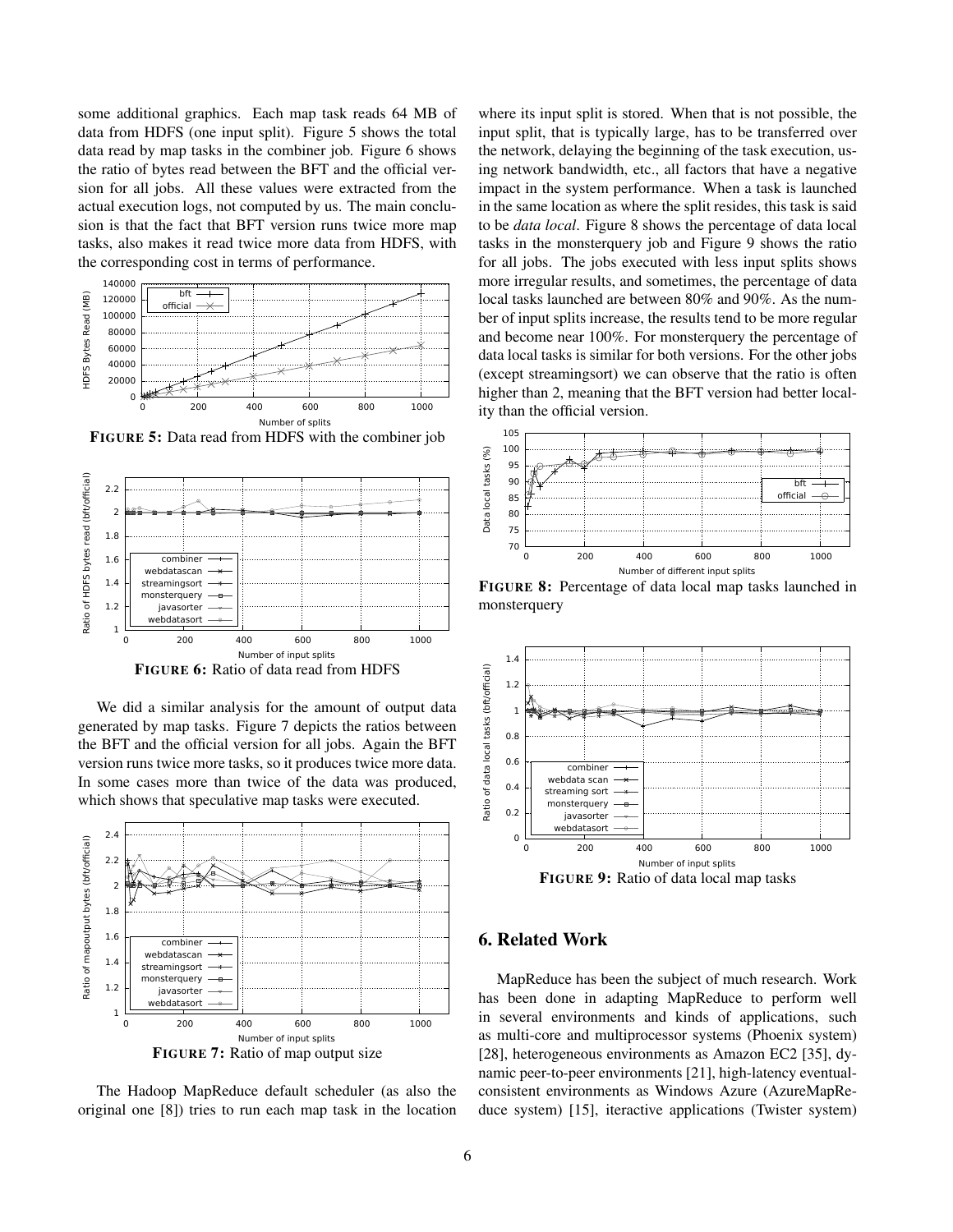[9], and memory and CPU intensive applications (LEMO-MR system) [11]. Another important trend is research on using MapReduce for scientific computing, e.g., for running high energy physics data analysis and Kmeans clustering [10], and for the generation of digital elevation models [18]. Several systems are similar to MapReduce in the sense that they provide a programming model for processing large data sets, but that allow more complex interactions and/or provide a higher level of abstraction: Dryad [16], Pig Latin [26], Nephele [2]. All these works show the importance of the MapReduce programming model, but from the fault tolerance point of view they do not add to the original MapReduce.

Tolerance to arbitrary faults is a long trend in fault tolerance. Voting mechanisms for masking Byzantine faults in distributed systems were introduced in the early 1980s [27, 19]. State machine replication is a generic solution to make a service crash or Byzantine fault-tolerant [30]. It has been shown to be practical to implement efficient Byzantine fault-tolerant systems [4, 6] and a long line of work appeared, including libraries such as UpRight [5] and EBAWA [33]. As already pointed out, state machine replication is not adequate to make MapReduce Byzantine fault-tolerant. It would be possible to replicate the whole execution of MapReduce in several servers or sets of servers, but the cost would be high.

Byzantine quorum systems have been used to implement data stores with several concurrency semantics [20, 22], even in the cloud [3]. Although the voting techniques have something in common with what we do in our system, these solutions cannot be used to implement BFT MapReduce because it is not a storage service, but a system that does processing.

For volunteer computing and bag-of-tasks applications, Sarmenta proposed a mechanism for sabotage-tolerance based on voting [29]. Most of that work focus on scheduling the workers in a way that no more than a number of false results are obtained. Although we also use voting, we do not consider malicious behavior of workers, only accidental faults, so there is no point in doing complicated scheduling other than avoiding running twice the same task in the same node. Furthermore, much of the novelty of our work is on exploiting the two processing steps (map and reduce) and the (typical) large data size to improve the performance. This is completely different from what that paper does. Another work studies the same problem and presents optimal scheduling algorithms [13]. Fernández et al. also study the same problem, but focus on defining lower bounds on the work done based on a probabilistic analysis of the problem [12]. Again, our problem is different and this kind of analysis is not our objective with this paper.

Very recently, a similar work on volunteer computing but for MapReduce applications appeared [24]. Similarly to our work, the solution is based on voting. The main differences are that the work focus on a different environment (volunteer computing) and does not attempt to reduce the cost and improving the performance, so it does not introduce any of the

optimizations that are the core of our work. That paper also presents a probabilistic model of the algorithm that allows assessing the probability of getting a wrong result, something that we do not present here.

The problem of tolerating faults in parallel programs executed in unreliable parallel machines was studied by Kedem et al. long ago [17]. However they proposed a solution based on auditing intermediate steps of the computation to detect faults. On the contrary, we assume that it is not practical to detect arbitrary faults in the execution of arbitrary programs, so comparing two or more executions of a task is the only possibility of detecting faulty processing.

### 7. Conclusions

We present a Byzantine fault-tolerant MapReduce algorithm and prototype, as well as its evaluation using Hadoop's Gridmix benchmark in the Grid'5000 testbed. The evaluation confirms what might be intuited from the algorithm: that with  $f = 1$  the time to execute a job essentially doubles in a small cluster, which is equivalent to approximately the double CPU time. We argue that  $f = 1$  is a realistic assumption because: (i) arbitrary faults are rare; (ii) it means that the probability of more than one faulty replicas of the same task returning the same output is negligible.

It is important to notice that our BFT MapReduce tolerates any number of faulty task executions at a low cost: the re-execution of that task. This is not what happens with a simplistic solution like executing a job more than once using the original Hadoop and comparing the outputs. If each execution was affected by one fault in any task, the job might be re-executed forever without any two outputs ever matching.

Acknowledgments This work was partially supported by FCT and EGIDE (Programme PESSOA) through FTH-Grid project, by the EC FP7 through project TCLOUDS (ICT-257243), by the FCT through project CloudFIT, the Multi-annual Program, the Carnegie Mellon Portugal Program, and the INESC-ID multi-annual PIDDAC Program funds. We warmly thank our colleagues of project FTH-Grid for many discussions on topics of this article: Luciana Arantes, Vinícius Cogo, Olivier Marin, Pierre Sens, Fabrício Silva, Julien Sopena. Experiments presented in this paper were carried out using the Grid'5000 experimental testbed, being developed under the INRIA ALADDIN development action with support from CNRS, RENATER and several Universities as well as other funding bodies (see https://www.grid5000.fr).

#### References

- [1] A. Avizienis, J.-C. Laprie, B. Randell, and C. Landwehr. Basic concepts and taxonomy of dependable and secure computing. *IEEE Transactions on Dependable and Secure Computing*, 1(1):11–33, Mar. 2004.
- [2] D. Battré, S. Ewen, F. Hueske, O. Kao, V. Markl, and D. Warneke. Nephele/PACTs: a programming model and execution framework for web-scale analytical processing. In *Proceedings of the 1st ACM Symposium on Cloud Computing*, pages 119–130, 2010.